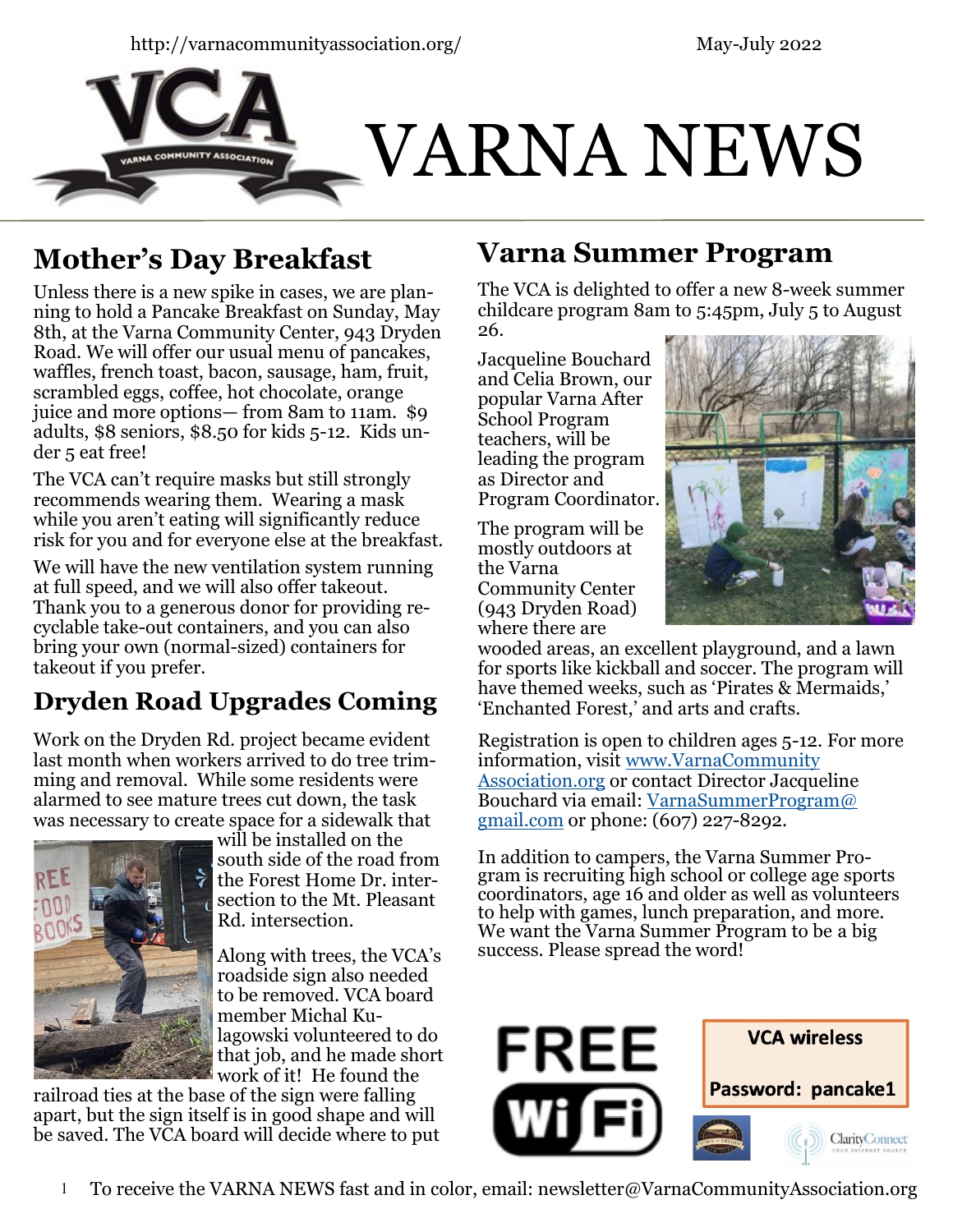it once the dust settles from the road work. Let us know if you have suggestions.

Crews will arrive soon to move several telephone poles further away from the road to make room for the sidewalk. Then, in the coming months, the big job of grinding off the existing pavement and laying new asphalt will happen. Despite urging from citizens concerned with traffic speed, DOT plans show the traffic lanes will remain 11 feet wide rather than be narrowed to 10 feet. DOT plans also indicate there will be no separate bike lane.

Unfortunately, the replacement of water mains and relining of old sewer lines is on hold. This is due to the unavailability of pipe. The Town is also waiting to hear whether its grant applications for funding the new pipe have been approved. Major kudos go to Town Board member Jim Skaley for the countless hours he has spent working with the Town's hired engineering consultant for the sewer and water line upgrades. (The consultant was so impressed with Jim's detailed understanding of the project, that he offered to hire him. Fortunately for Varna, Jim said "No thanks.")

#### **New Flooring**

The old green flooring in the Community Center's entry area and big meeting room is gone! After years of researching options for replacement materials and funding, the VCA board came up with a plan. Flooring could be paid for with a portion of the VCA's Child Care Stabilization Grant award. Those funds, distributed by the NYS Office of Children and Family Services, came from the federal government as a result of the 2021 American Rescue Plan Act. In addition to helping to support Varna After School Program staff salaries, the money could be used to create a safer environment for children (and everyone who uses the Community Center!)

Clearing everything off the floor, cleaning and putting everything back together was done by a tireless and cheerful group that included: VASP Director, Jacqueline Bouchard; VASP Program Coordinator Celia Brown; Laurie Snyder; Simon St.Laurent; Mason Jager; Meghan Reiff; Michal Kulagowski; and project manager, Jan Morgan.

Rob "Ozzy" Stephens, owner of Orion Epoxy Company of Cortland and his crew did a masterful job removing the old flooring and laying down a new surface that will stand up to spills and other messes; all kinds of activities, including heavy items being moved around; and pretty much anything else. The new epoxy floor will last decades, has a nonslip surface, and cleans easily.





#### **Get Vaccinated**

Vaccines are available for free for all New York State residents above the age of 5. Second boosters are now available for people over 50. For information on COVID-19 vaccines in Tompkins County, please visit [https://tompkinscountyny.gov/](https://tompkinscountyny.gov/health/covid19vaccine) health/covid19vaccine.

#### **Upcoming Projects Need Funding**

The VCA currently is waiting to hear back from three recent grant applications that would support additional improvements to VCA programs and facilities. Here's what we've requested:

- United Way of Tompkins County's Community Care Fund – funds for equipment purchases and staffing expenses for the new Varna Summer Program. (Simon St.Laurent wrote this application)
- Legacy Foundation of Tompkins County funding for installation of an outdoor water faucet on the back of the Community Center. Access to drinking water will be essential for kids and adults in the Varna Summer Program (Jan Morgan wrote the application)
- Community Foundation of Tompkins County money to help pay for upgrades to the Community Center bathrooms (Jan Morgan wrote this application)

While each of these local foundations has supported the VCA in the past, we won't know if we get funded until early this summer. These are all worthy projects, so if you would like to help make one or more of them happen, please consider making a donation! Contact VCA chair Laurie Snyder for more information: snydwood@yahoo.com or leave a message at  $607-272-2658$ . Thanks!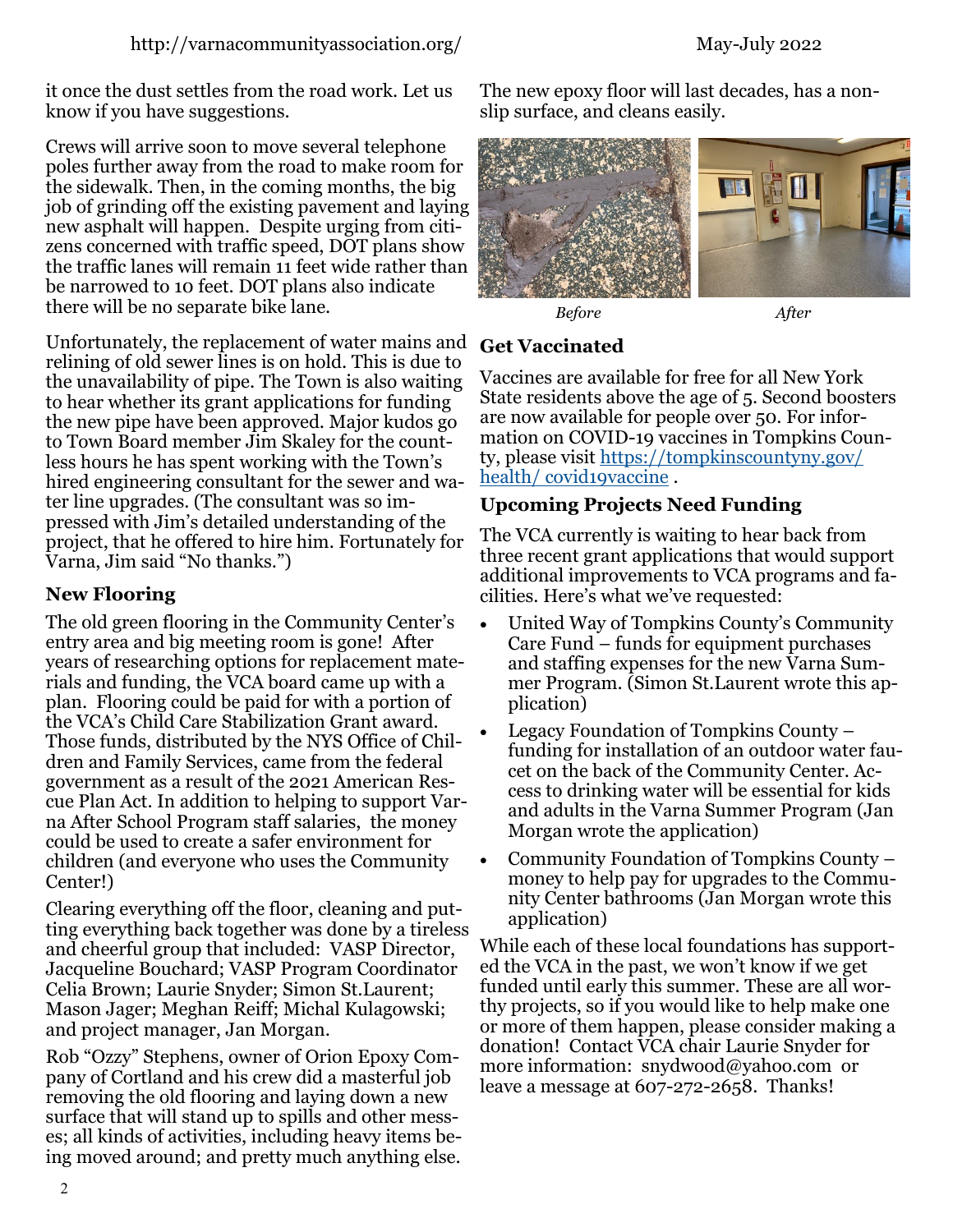#### **Flag Missing**

Have you wondered why the US flag is missing from the pole in front of the Community Center? The answer is simple – and it's not political!! On a recent windy day, one of the ropes broke and left the flag attached by only one corner and flapping wildly. An Air Force veteran in the neighborhood was able to lower the flag. However, replacing the ropes needs to wait for a calm day and – more importantly -- a way to reach the top of the pole. (Perhaps when a crew arrives to move telephone poles near the Community Center they can be persuaded to stop by with an aerial device or cherry picker. We'll find out!)

#### **Voting May 17th and June 28th**

The Varna Community Center will be open for polling in May and June. On May 17th, from noon to 9pm the Ithaca City School District will be having elections about the 2022-2023 budget, candidates for School Board, and four propositions.

Find more information at: [https://](https://www.ithacacityschools.org/vote#School%20Board%20Member%20Election) [www.ithacacityschools.org/vote#School%20Board%](https://www.ithacacityschools.org/vote#School%20Board%20Member%20Election) [20Member%20Election](https://www.ithacacityschools.org/vote#School%20Board%20Member%20Election) .

For a detailed look at the proposed 2022-2023 budget, visit <https://ithacacityschools.org/budget> .

Read about the candidates running for School Board here: [https://www.ithacacityschools.org/](https://www.ithacacityschools.org/districtpage.cfm?pageid=1633) [districtpage.cfm?pageid=1633](https://www.ithacacityschools.org/districtpage.cfm?pageid=1633) .

State and local primary voting will be held June 28th from 6am to 9pm. Early voting will be available from June 18th to 26th. Sample ballots, times and locations will be available on the Tompkins County board of Elections website: https:// tompkinscountyny.gov/boe . Your vote is needed!

#### **Rent the Varna Community Center**

Do you have a family party or a meeting coming up and need a space that will allow room for lots of people? VCA is once again available to be rented. The rates are reasonable, the air handler cleans the indoor air regularly, and the floor is no longer cracked and green! Masks are strongly recommend while inside the building. Email: rental.vca.facilities  $\omega$ gmail.com or leave a message at: 607-272-2658

#### **Blue Food Cupboard**

The Free Blue Food Cupboard and cooler continue to be busy. We are always happy for cash or food donations. Thank you to those of you who continue to support this community outreach. The Varna Little Library, in the vestibule of the community center, offers a place to find a free book (adults and children) or leave a book for others.

#### **Varna Church Update**

Greetings from the little church in Varna, with a BIG heart. Plans are under way for at least two chicken barbeques, on June 11th and July 9th, noon 'til gone. Please mark your calendar. Prices are not set due to weekly rises in costs, but we will set a fair price. Both will be drive thru, take out, and **halves only, no dinners**. We do have some volunteer positions open and will be accepting offers after the first of each month. Please call Sue Simmons 607 280 8042. *Please enter on the right side of the church, and exit on the left side*. Thank you.

As you put winter items away, keep our Fall Clothing Give Away in mind. Set aside clothes to drop off at the church at a later date, which will be listed in a later newsletter. We do enjoy doing this giveaway, but can always use extra help, before, during, and after.

Our church services are 11 - 12 every Sunday and our doors are always open to anyone who comes to worship with us. We hope you can join us. -*Sis Johnson*

#### **Varna Volunteer Fire Company**

Varna Volunteer Fire Company serves Varna and Ellis Hollow. We answer approximately 300-400 calls a year. Recently, we have responded to multiple chimney fires in our area. Please remember to have your chimneys cleaned regularly. Creosote can build up in the chimney and cause a fire. If chimneys are used regularly, we recommend an annual inspection and cleaning.

As a 100% volunteer service, we need YOUR help to protect our community. Whether you are interested in being a firefighter, EMT, driver/operator, or support member, we have a spot for you! Come to the station (14 Turkey Hill Rd) between 6:30-7:30pm on a Thursday evening or email: [chief@varnafire.org](mailto:chief@varnafire.org) if you have any questions.

#### **Spring Highway Cleanup**

Saturday May 21st at 9am will be the Spring road clean-up of Rt. 366. If you'd like to help keep Varna beautiful, get some fresh air, and spend time with neighbors, meet us at the turnout across from 1237 Dryden Road. If you have any questions contact Meghan McQuaide Reiff at reiffmeghan @hotmail.com. Hope to see you there!